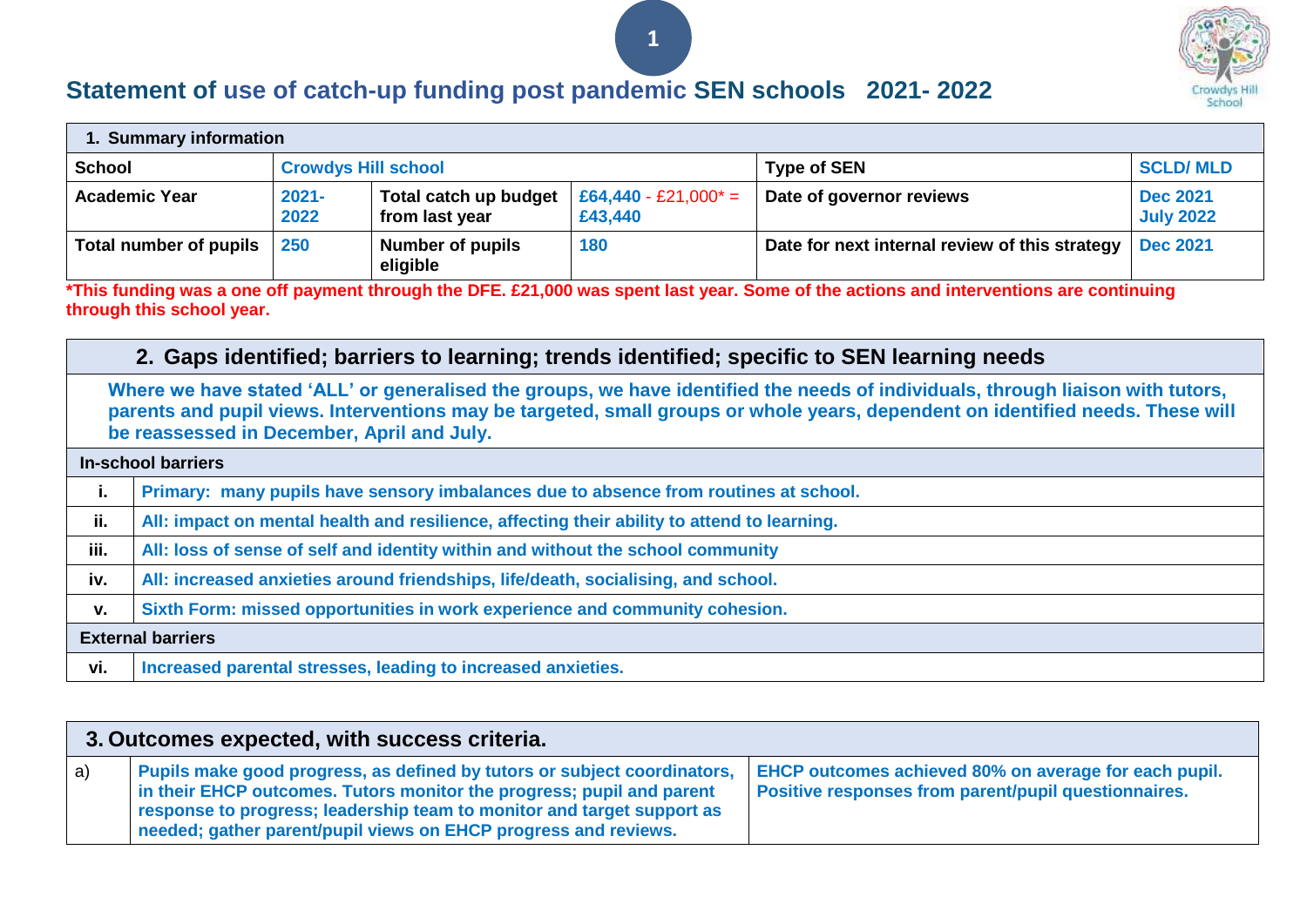| b)           | To attend school full time as soon as possible. Monitor and analyse<br>attendance data; phase leads to discuss support with attendance lead<br>weekly.                                                                                                                                        | At least 80% attendance for 1 <sup>st</sup> full week, and over 90% for<br>term 1.                                                                                                      |
|--------------|-----------------------------------------------------------------------------------------------------------------------------------------------------------------------------------------------------------------------------------------------------------------------------------------------|-----------------------------------------------------------------------------------------------------------------------------------------------------------------------------------------|
| c)           | To participate and cooperate in lessons throughout the day, making good<br>learning progress. Monitored and analysed through high leadership team<br>presence; teacher discussions; Evidence for Learning data; and SIMS<br>data.                                                             | <b>Comparative incidents to same time last year (see SIMS</b><br>data); noticeable reduction in incidents as term progresses.<br>EfL data shows good progress in subjects areas (80%+). |
| $\mathbf{d}$ | To attain expected external accreditations, as predicted from their term 4<br>attainments. Evidenced externally through exam results. Data lead to<br>ensure that phase leads and subject coordinators are alerted early to<br>lagged attainment, and support in place swiftly.               | Data will show pupils' expected exam results are achieved.                                                                                                                              |
| e)           | Reading progress, throughout the school, is good as predicted by tutors,<br>literacy lead and teachers of English. Evidenced through tutor<br>monitoring; leadership monitoring; literacy lead data; baseline data and<br>predicted attainment in reading; questionnaires for parents/pupils. | Improved parental engagement in reading at home.<br>Over 80% of pupils make good progress in reading.                                                                                   |
| f            | Sixth Form students will attend a variety of work placements linked to<br>their aspirations. Head of Sixth Form to monitor and analyse, putting in<br>support swiftly as needed. Careers lead to evaluate effectiveness of<br>placements and report to HT.                                    | All post-16 students will have had least one placement<br>linked to aspirations/vocational course by end of year; and<br>all will attend relevant work placements regularly.            |

**2**

| 4. Planned expenditure                                                                                                                                                                                                   |                                         |                                                                          |                                                                                                                                                                                |                                                                                                                                                                              |                      |                                         |
|--------------------------------------------------------------------------------------------------------------------------------------------------------------------------------------------------------------------------|-----------------------------------------|--------------------------------------------------------------------------|--------------------------------------------------------------------------------------------------------------------------------------------------------------------------------|------------------------------------------------------------------------------------------------------------------------------------------------------------------------------|----------------------|-----------------------------------------|
| Academic year<br>2021-2022                                                                                                                                                                                               |                                         |                                                                          |                                                                                                                                                                                |                                                                                                                                                                              |                      |                                         |
| The headings below enable schools to demonstrate how they are using the catch up funds to reduce the gaps in pupil learning, emotional and social well-being, and communication skills due<br>to the 2020-2021 pandemic. |                                         |                                                                          |                                                                                                                                                                                |                                                                                                                                                                              |                      |                                         |
| <b>Details</b>                                                                                                                                                                                                           |                                         |                                                                          |                                                                                                                                                                                |                                                                                                                                                                              |                      |                                         |
| <b>Desired outcome</b>                                                                                                                                                                                                   |                                         | Chosen action/approach                                                   | What is the evidence & rationale for this<br>choice?                                                                                                                           | How will you ensure it is<br>implemented well?                                                                                                                               | <b>Staff</b><br>lead | When will you review<br>implementation? |
| To attend school<br>full time as soon as<br>possible.                                                                                                                                                                    | procedures.<br>pupils back into school. | More robust attendance policy and<br>SLT assigned to families to support | Increased attendance will lead to<br>increased opportunities for learning;<br>improved friendships; build self-esteem;<br>and develop sense of identity in their<br>community. | Monitor attendance from day 1, and<br>react quickly to implementing support,<br>taking into account individual needs<br>and anxieties.<br>Assign SLT to lead in their areas. | emma<br>O            | Dec/ April/ July                        |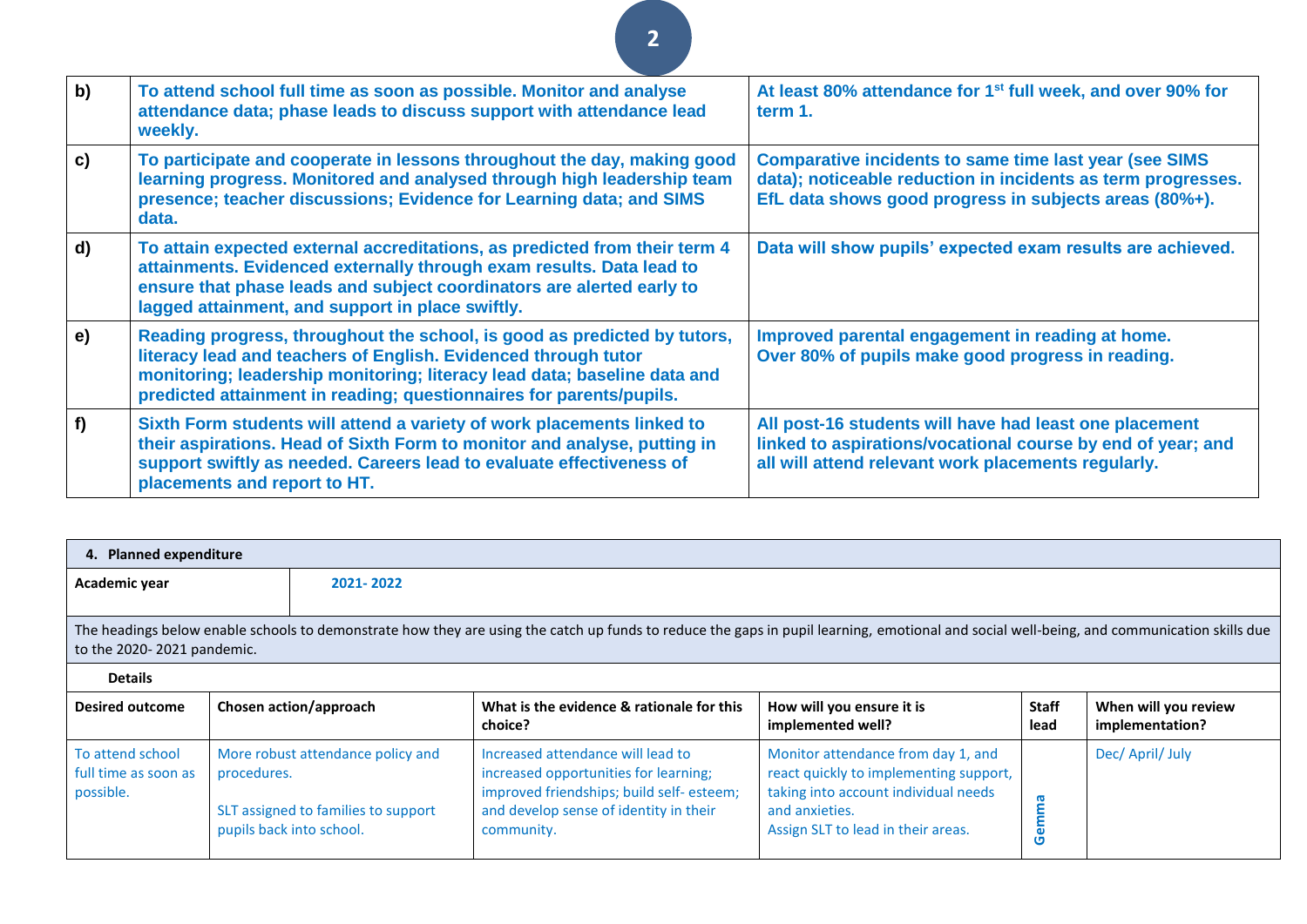| Pupils make good<br>progress in English,<br>and reach their<br>expected targets.                                                               | Some pupils identified for the NTP.<br>Sign up for NELI programme for<br>primary pupils.  | Through the DFE recommended use of<br>NTP and NELI.                                  | Research into appropriate<br>interventions which have been peer<br>reviewed. Monitoring of impacts<br>termly.         | $\bullet$<br>Gemma/Emma | Dec/ April/ July |
|------------------------------------------------------------------------------------------------------------------------------------------------|-------------------------------------------------------------------------------------------|--------------------------------------------------------------------------------------|-----------------------------------------------------------------------------------------------------------------------|-------------------------|------------------|
| To participate and<br>cooperate in<br>lessons throughout<br>the day, making<br>good learning<br>progress                                       | Continue with the THRIVE approach,<br>and increase ELSA and counsellor time<br>available. | Trauma informed schools approach as<br>recommended through DFE and SBC.              | THRIVE training for staff.<br>Strong plan in place for ELSA and<br>counselling; with robust monitoring of<br>impacts. | Gemma                   | Dec/ April/ July |
| To attain expected<br>external<br>accreditations and<br>ensure year 11<br>pupils aiming for<br>college get onto<br>their requested<br>courses. | Use of NTP- external tutoring in<br>school.                                               | Tutors have identified named pupils who<br>would benefit from extra English tuition. | Data analysis three times yearly.                                                                                     | m<br>Gemma/Lisa         | Dec/ April/ July |

**3**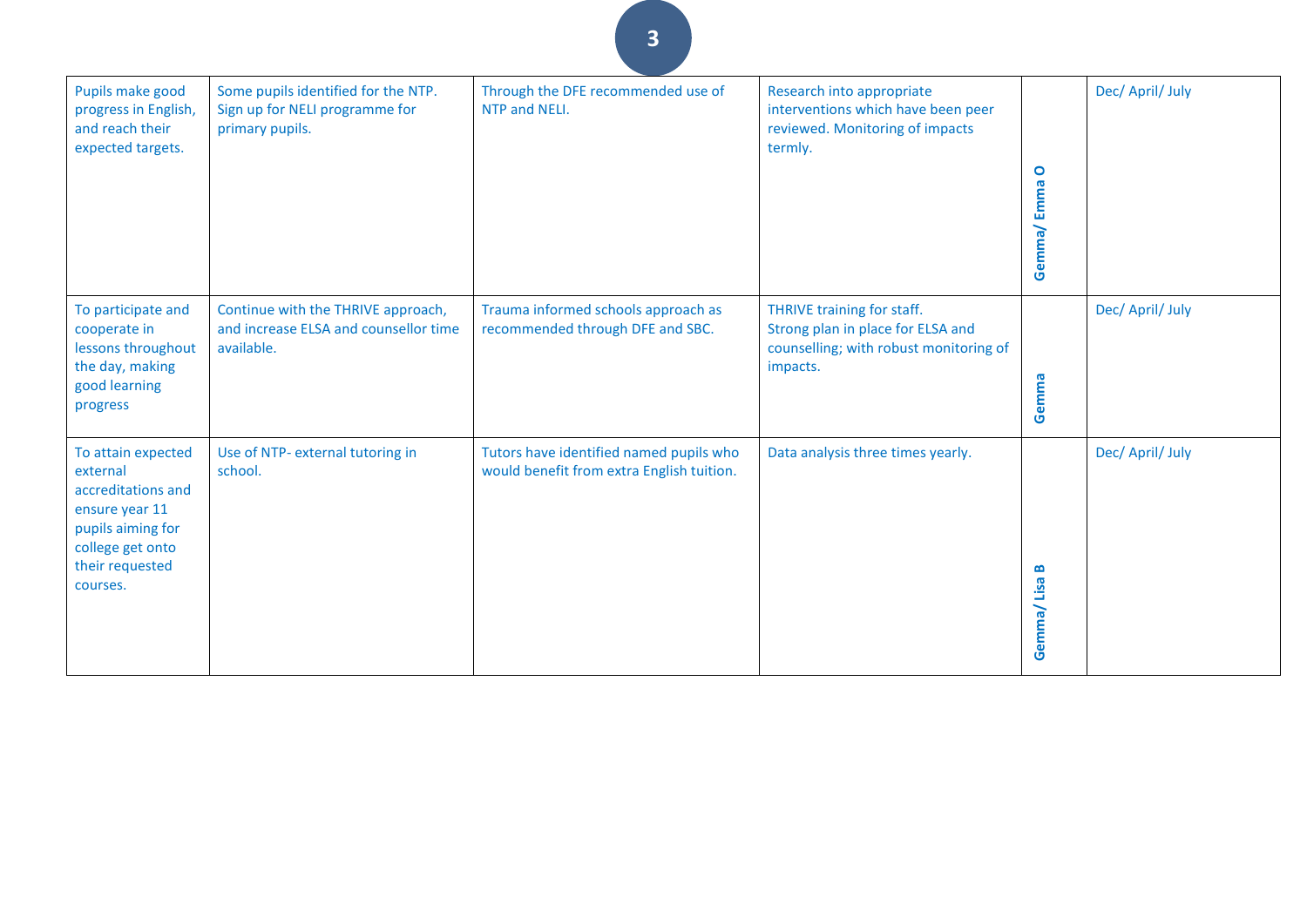| Reading progress,<br>throughout the<br>school, is good as<br>predicted by tutors,<br>literacy lead and<br>teachers of English. | Nessy programme<br><b>NELI programme</b><br>Targeted literacy interventions.                                                   | <b>External research (EEF)</b><br>Recommended through use in other<br>schools.<br>Phonics sessions for small groups/<br>individuals, where gaps or regression has<br>been identified through testing. (EEF)<br>Recommended through DFE.                                      | English/reading SLT lead will monitor<br>impacts.                                                                                                                                                                                                        | Becky N/ Charlotte                        | Dec/ April/ July |
|--------------------------------------------------------------------------------------------------------------------------------|--------------------------------------------------------------------------------------------------------------------------------|------------------------------------------------------------------------------------------------------------------------------------------------------------------------------------------------------------------------------------------------------------------------------|----------------------------------------------------------------------------------------------------------------------------------------------------------------------------------------------------------------------------------------------------------|-------------------------------------------|------------------|
| <b>Sixth Form students</b><br>will attend a variety<br>of work placements<br>linked to their<br>aspirations.                   | Head of sixth form to promote work<br>experience to external providers.<br>Careers lead to develop a more robust<br>programme. | To build young peoples' sense of identity,<br>self worth, knowledge of their community,<br>and networking with local employers.<br>Need for our young people to develop<br>their employment skills; knowledge of<br>opportunities; and increase their life<br>opportunities. | Sixth Form lead and careers lead will<br>analyse impacts, through work<br>placements attended; qualitative<br>positive responses from being out and<br>about; improved confidence being out<br>and increased ability to be safe whilst<br>out and about. | ≃<br>$\mathbf{S}$<br>$\mathbf{B}$<br>Lisa | Dec/ April/ July |
|                                                                                                                                |                                                                                                                                |                                                                                                                                                                                                                                                                              | <b>Total budgeted cost</b>                                                                                                                                                                                                                               |                                           |                  |
|                                                                                                                                |                                                                                                                                |                                                                                                                                                                                                                                                                              |                                                                                                                                                                                                                                                          |                                           |                  |

**4**

| 5. Review of expenditure                                                                                           |                                                                                                                  |                                                                                                                    |                             |  |  |
|--------------------------------------------------------------------------------------------------------------------|------------------------------------------------------------------------------------------------------------------|--------------------------------------------------------------------------------------------------------------------|-----------------------------|--|--|
| i. Quality of teaching for all                                                                                     |                                                                                                                  |                                                                                                                    |                             |  |  |
| Desired outcome                                                                                                    | Chosen action/approach                                                                                           | Estimated impact: Did you meet the success criteria?<br>Include impact on pupils<br><b>Review Dec/ April/ July</b> | Cost                        |  |  |
| Week 1 over 80% attendance<br>Term 1- over 90% attendance<br>Term 2 - over 90% attendance<br>Year average over 90% | More robust attendance policy and procedures.<br>SLT assigned to families to support pupils back into<br>school. |                                                                                                                    | SLT time<br>Extra EWO- £500 |  |  |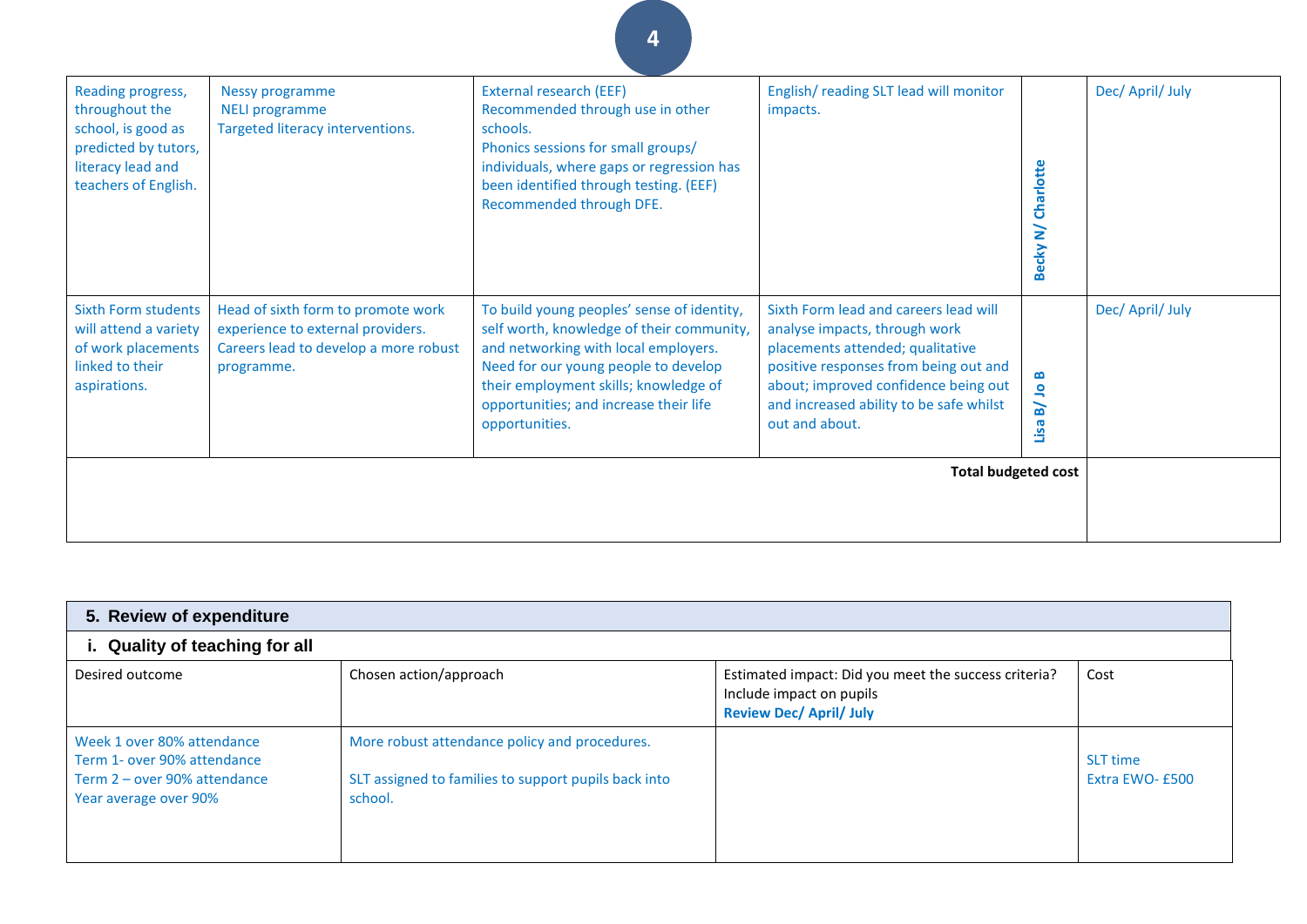| Pupils make good progress in English,<br>and reach their expected targets.                                                         | Some pupils identified for the NTP.<br>Sign up for NELI programme for primary pupils.  | £1,800 term 1<br>Dependent upon<br>pupil- £225 per pupil                        |
|------------------------------------------------------------------------------------------------------------------------------------|----------------------------------------------------------------------------------------|---------------------------------------------------------------------------------|
| To participate and cooperate in lessons<br>throughout the day, making good<br>learning progress                                    | Continue with the THRIVE approach, and increase ELSA<br>and counsellor time available. | £3,600 to train 2 staff<br>to become trainers.<br>£3,000 term 1 for<br>training |
| To attain expected external<br>accreditations and ensure year 11 pupils<br>aiming for college get onto their<br>requested courses. | Use of NTP- external tutoring in school.                                               | NTP as above                                                                    |